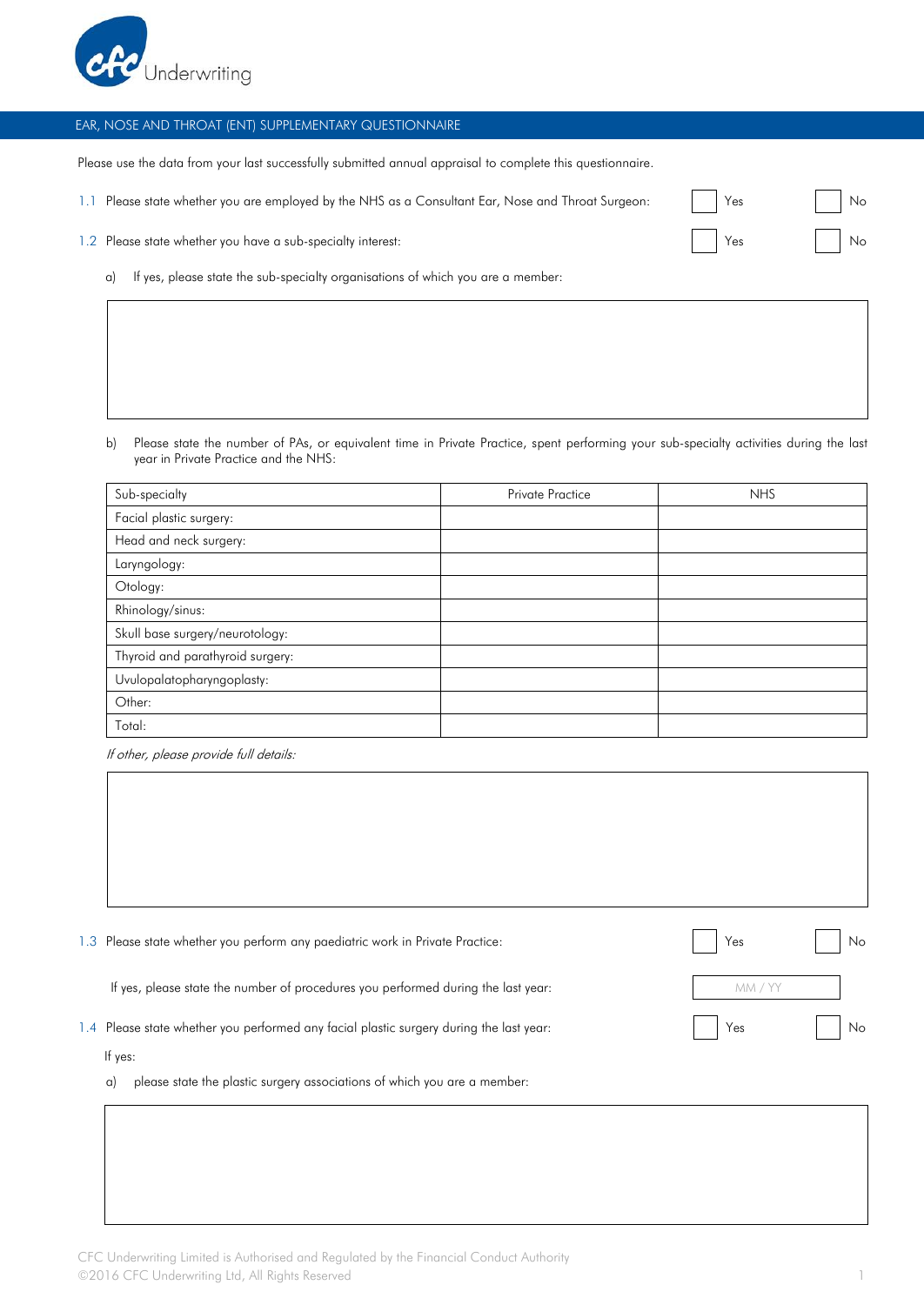

b) please provide a breakdown of the number of procedures you performed during the last year in Private Practice and the NHS:

| Procedure                                              | <b>Private Practice</b> | <b>NHS</b> |
|--------------------------------------------------------|-------------------------|------------|
| Blepharoplasty (cosmetic) - lower:                     |                         |            |
| Blepharoplasty (cosmetic) - upper:                     |                         |            |
| Face-lifts (including full, short scar and brow lift): |                         |            |
| Neck:                                                  |                         |            |
| Otoplasty:                                             |                         |            |
| Rhinoplasty:                                           |                         |            |
| Other:                                                 |                         |            |
| Total:                                                 |                         |            |

If other, please provide full details:

1.5 Please state whether you perform any aesthetic procedures in Private Practice: Yes No No No No No No No No

If yes, please provide a breakdown of the number of procedures you performed during the last year and the products used:

| Aesthetic procedure              | Number of procedures | Product used |
|----------------------------------|----------------------|--------------|
| Botox - face:                    |                      |              |
| Botox - platysmal bands:         |                      |              |
| Dermal fillers - temporary:      |                      |              |
| Dermal fillers - semi permanent: |                      |              |
| Dermal fillers - permanent:      |                      |              |
| Other:                           |                      |              |
| Total:                           |                      |              |

If other, please provide full details:

| 1.6 Do you anticipate any changes to your activities during the next 12 months? |  | Νc |
|---------------------------------------------------------------------------------|--|----|
|                                                                                 |  |    |

If yes, please provide full details.